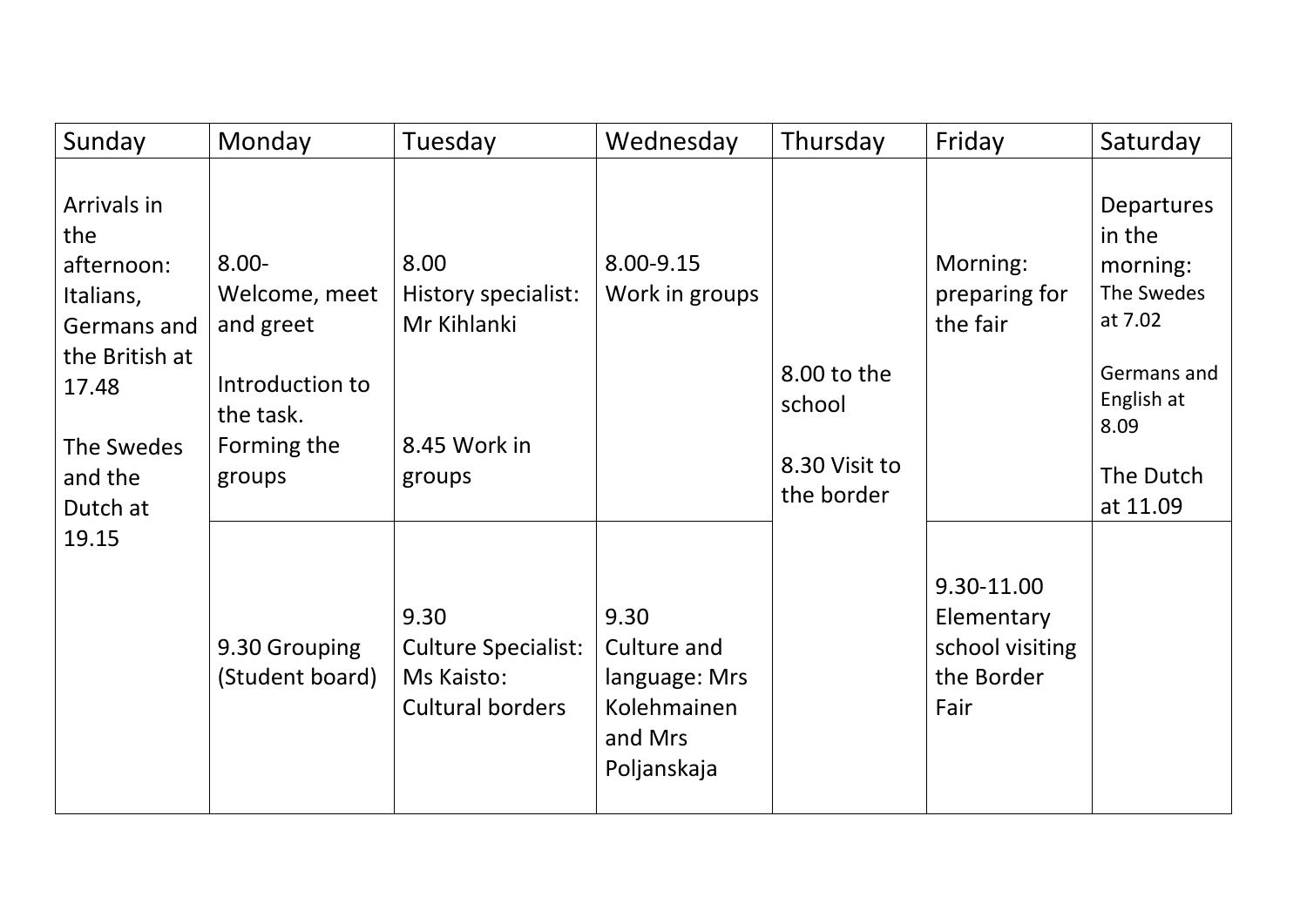| 11.00<br><b>Border</b><br>presentations:<br>Imatra, the<br>Netherlands,<br><b>Italy</b> | 11.00 Biology and<br>Geography<br>specialist Mr<br>Landvik<br>+ work in groups | 11.00 Work in<br>groups              | 11.00<br>Work in the<br>groups<br>on the<br>border<br>stands,<br>setting up<br>the Border<br>Fair | 11.00-12.15<br>Secondary<br>school                       |
|-----------------------------------------------------------------------------------------|--------------------------------------------------------------------------------|--------------------------------------|---------------------------------------------------------------------------------------------------|----------------------------------------------------------|
| 12.00-12.45<br>Lunch at school                                                          | 12.00-12.45<br>Lunch at school                                                 | 12.00-12.45<br>Lunch at school       | 12.00-12.45<br>Lunch at school                                                                    | 12.00-12.45<br>Lunch at school                           |
| 13.00-15.30<br>Imatra tour                                                              | 12.45 Border<br><b>Presentations:</b><br><b>Britain and</b><br>Sweden          | 12.45 - 15.30<br>Work on the<br>task | 12.45-15.30<br>Working on<br>the border<br>stands,<br>setting up                                  | 12.45 Upper<br>Secondary<br>School                       |
|                                                                                         | 13.30-14.30<br>Psychology<br>specialist: Mrs<br>Kelloniemi                     |                                      | the Border<br>Fair                                                                                | 14.00 Clear up<br>Finishing the<br>$project - sum$<br>up |